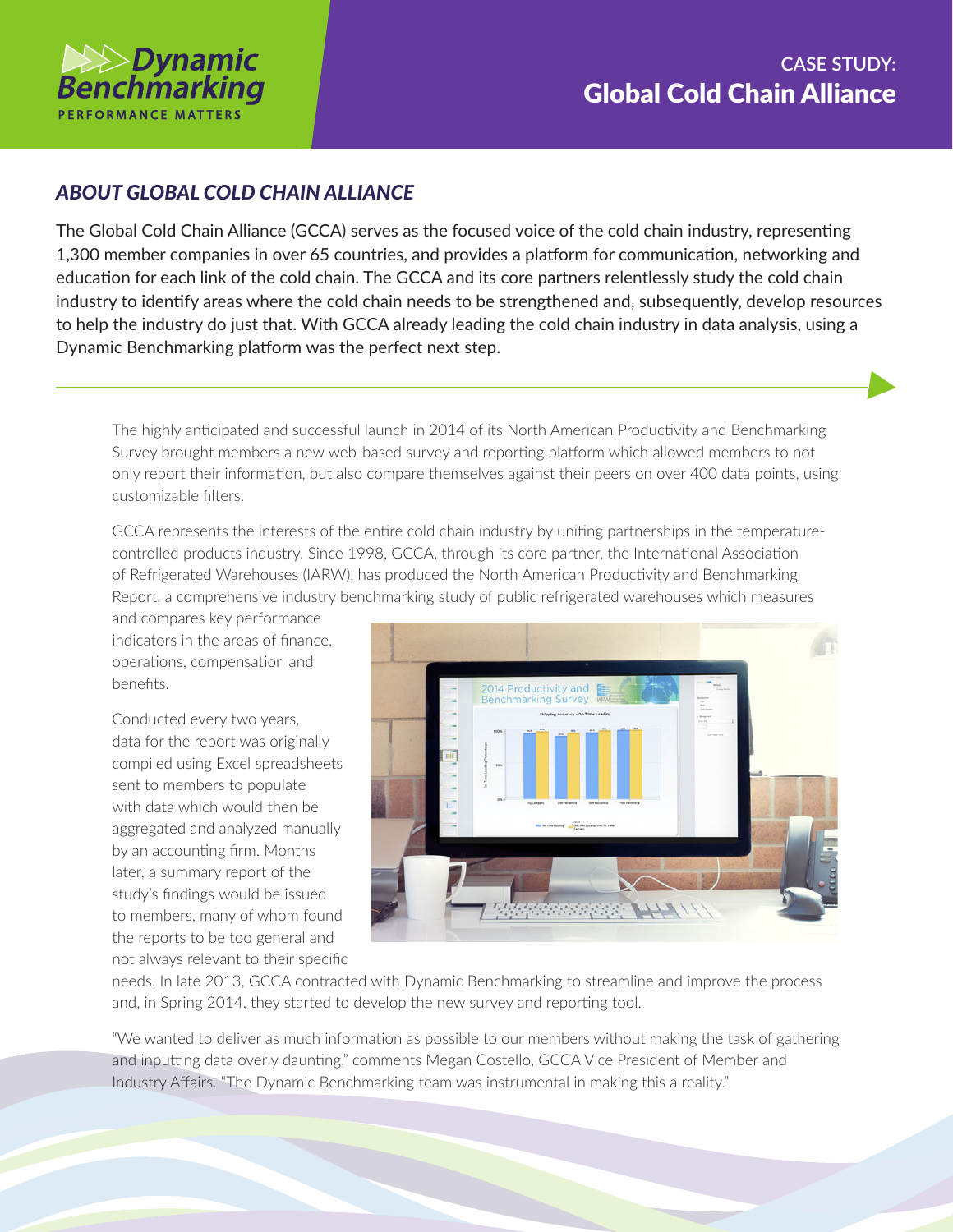The new North American Productivity and Benchmarking Report platform was officially opened for data collection in August 2014. The comprehensive study measured and compared over 400 different metrics for the association's nearly 350 public refrigerated warehouse members. In December 2014, GCCA conducted a webinar in conjunction with Dynamic Benchmarking to not only showcase the study's findings, but also educate members on the variety of tools available to manipulate data for more laser focused, peer-to-peer comparisons.

While the response to the dynamic and user friendly platform was overwhelmingly positive, survey participation was low, with less than a third of its members responding. It quickly became clear that the traditional method of collecting extensive data might not be the best way to serve their membership. GCCA decided to examine the possibility of paring down the survey, but wanted to be sure they still maintained as much depth and breadth of the original study as possible.

"While the information we collected was quite detailed, the audience from which we gathered it was not very broad," comments Stephen Neel, GCCA Senior Technical Director. "After polling some of our members, it became clear that the number of questions we were asking was unmanageable. Our members simply don't have the time to enter all of that data."

GCCA convened a task force to take a hard look at the survey and pare it down to the essentials. The task force was made up of GCCA members in financial leadership positions who had participated in the past and would be most likely to use the resulting study data. Betsy Delfosse of Dynamic Benchmarking worked with the group, advising them on benchmarking best practices as they whittled the survey's over 400 questions down to a mere 70.

**Unlike e-mail or paper documents, there's no way to forward or share individual data. Even our staff can't access individual member data. The Dynamic Benchmarking solution is actually much more secure than our previous method and extremely user friendly.**

> *—Megan Costello, Vice President of Member and Industry Affairs, GCCA*

After 6 months of hard work, GCCA relaunched the revitalized North American Productivity and Benchmarking Survey in August 2016.

"The real work here was in deciding what data was most vital to our members," adds Neel. "Once we made those decisions, making the changes in the Dynamic Benchmarking platform was easy. The flexibility of this model is unparalleled to any other we've used."

The new survey collected data for the 2015 fiscal year, dividing the questions into three, main categories company profile, financial data, and operations - and, to date, all indications are that streamlining the survey was the right call.

"Participation in the survey has tripled," continues Neel. "We attribute this remarkable change to being able to maintain the interface that our members like while cutting data entry time significantly."